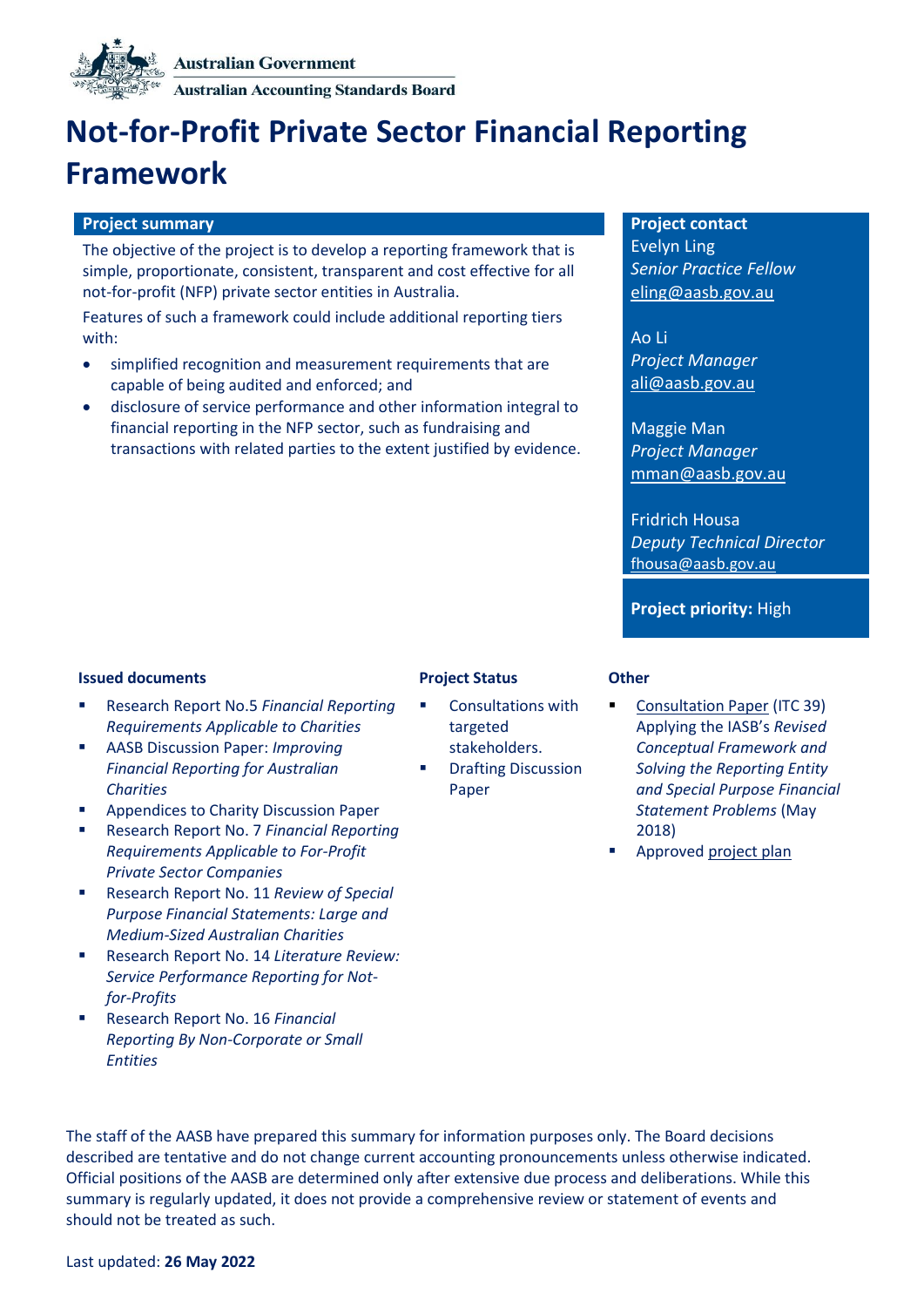- AASB Outreach: Australian [Reporting Framework](http://www.aasb.gov.au/admin/file/content102/c3/8.1_Collation_NFP_Outreach_2017_M161.pdf) – Charities
- Roundtable sessions (NFP [private\)](http://www.aasb.gov.au/admin/file/content102/c3/AASB_Roundtable_NFP_Private_Sector_Summary_1-16.pdf)
- Initial targeted consultations
- Conceptual Framework (CF) Project Advisory Panel meeting (a joint meeting for both NFP Private Sector Financial Reporting Framework project and NFP CF project)

# **Latest project news**

| <b>Date</b>                | <b>News</b>                               |
|----------------------------|-------------------------------------------|
| 20 May 2022                | AASB Action Alert (Issue. No. 214)        |
| <b>7 April 2022</b>        | <b>AASB Action Alert (Issue. No. 213)</b> |
| <b>23-24 February 2022</b> | <b>AASB Action Alert (Issue. No. 212)</b> |
| 10-11 November 2021        | AASB Action Alert (Issue. No. 211)        |
| 8-9 September 2021         | AASB Action Alert (Issue. No. 210)        |
| <b>4 August 2021</b>       | AASB Action Alert (Issue. No. 209)        |
| 21-22 June 2021            | AASB Action Alert (Issue. No. 208)        |
| 20-21 April 2021           | <b>AASB Action Alert (Issue. No. 207)</b> |
| 24-25 February 2021        | AASB Action Alert (Issue No. 206)         |
| 11-12 November 2020        | AASB Action Alert (Issue No: 205)         |
| 16-17 September 2020       | AASB Action Alert (Issue No: 204)         |
|                            |                                           |

# **AASB** *Action Alert* **Update, Minutes and Board Papers**

| <b>Meeting Date</b> | <b>Update</b>                                                                                                                                                                                                                                                                                                                                                                                                                                                                                                                                                                                                                                                                                                                                                           |  |
|---------------------|-------------------------------------------------------------------------------------------------------------------------------------------------------------------------------------------------------------------------------------------------------------------------------------------------------------------------------------------------------------------------------------------------------------------------------------------------------------------------------------------------------------------------------------------------------------------------------------------------------------------------------------------------------------------------------------------------------------------------------------------------------------------------|--|
| <b>May 2022</b>     | The Board decided to include the following proposals in the Discussion Paper (DP) on Tier 3<br>reporting requirements for not-for-profit (NFP) private sector entities<br><b>Income recognition</b><br>Tier 3 reporting requirements should require:<br>(a) a Tier 3 entity to assess whether a transaction is based on a common understanding,<br>evidenced by the transfer provider in writing or some other form, that the entity is                                                                                                                                                                                                                                                                                                                                 |  |
|                     | expected to use the inflows of resources in a particular way or act or perform in a<br>particular way that results in outflows of resources, including:<br>(i)<br>transferring goods or services;<br>(ii)<br>performing a specified activity;<br>incurring eligible expenditure for a specified purpose; and<br>(iii)<br>using the inflows of resources in respect of a specified time period;<br>(iv)<br>(b) for transactions described in (a), income to be recognised in the manner that most<br>faithfully represents the amount and pattern of consumption by the entity of the<br>resources received, such as:<br>when goods or services are transferred;<br>(i)<br>(ii)<br>when activities are performed;<br>when eligible expenditure is incurred; and<br>(iii) |  |

# **AASB outreach Board deliberations AASB communications**

■ AASB Action Alert Update and AASB Board papers

- **Differential Reporting Project** [Update \(January 2015\)](http://www.aasb.gov.au/admin/file/content102/c3/Differential_Reporting_Project_Update_12_01_2015.pdf)
- AASB Submission to ACNC Legislative Review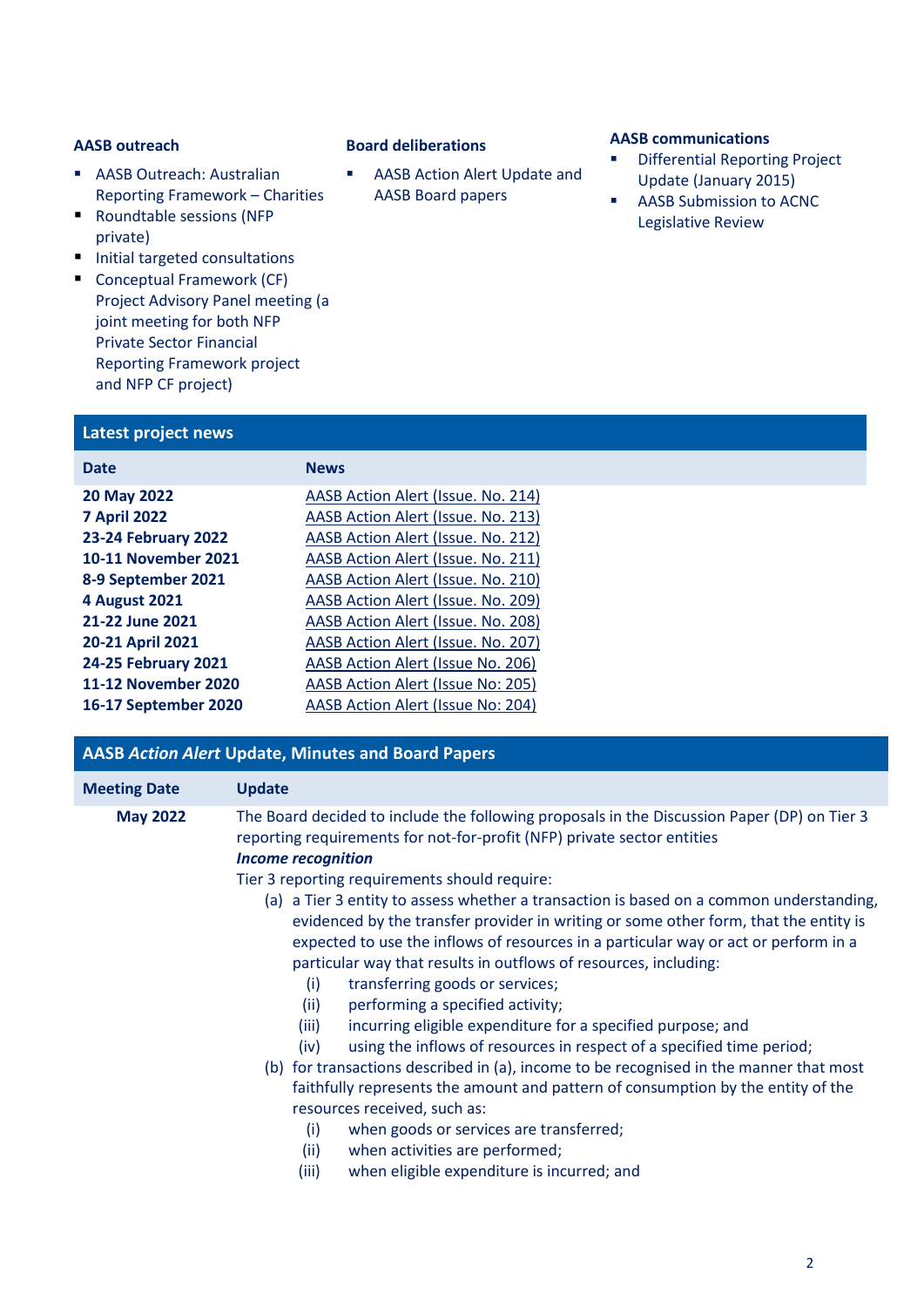- (iv) on a systemic allocation basis over the specified period; and
- (c) for other income transactions, income to be recognised at the earlier of receiving cash or obtaining a right to receive cash (a receivable)

### *Financial instruments*

Tier 3 reporting requirements should:

- (a) address the accounting for simpler financial instruments often held by Tier 3 entities. Tier 3 reporting requirements should direct an entity to apply AASB 9 Financial Instruments for more complex financial instruments;
- (b) require transaction costs that are directly attributable to the acquisition or issue of a financial asset or financial liability to be expensed in the period incurred;
- (c) specify simpler subsequent measurement requirements for financial assets and financial liabilities overall. In particular, the Board decided to require financial assets and financial liabilities to be subsequently measured at cost, except for:
	- (i) financial assets that are held to generate both income and capital return for the entity – to be measured at fair value through other comprehensive income; and
	- (ii) derivative financial instruments to be measured at fair value through profit or loss.

The Board decided to seek stakeholder feedback through the DP as to whether requiring financial assets and financial liabilities to be measured at transaction price would be a useful simplification.

- **[5.0](https://aasb.gov.au/media/34batwbo/05-0_sp_cm_m187_pp.pdf)** Cover memo: Project overview
- **[5.1.1](https://aasb.gov.au/media/wevd5413/05-1-1_sp_tier3revenue_m187_pp.pdf)** Staff paper: Tier 3 Revenue/Income determining distinction for the accounting for inflows of resources
- **[5.1.2](https://www.aasb.gov.au/media/oawg33rw/05-1-2_sp_tier3revenue_m187_pp.pdf)** Staff paper: Tier 3 Revenue/Income requiring assessment of sufficiently specific criteria
- **[5.1](https://www.aasb.gov.au/media/nfsllbsl/05-1-3_sp_tier-3revenuesupportingdoc_m187_pp.pdf).3** Staff paper: Supporting document: High level scenarios and other supporting materials
- **[5.2.1](https://www.aasb.gov.au/media/ngag0fak/05-2-1_sp_tier3fininst_m187_pp.pdf)** Staff paper: Financial instruments background
- **[5.2.2](https://www.aasb.gov.au/media/o1bo0lfw/05-2-2_sp_tier3fininstcoveragemeasurement_m187_pp-revised.pdf)** Staff paper: Financial instruments coverage and measurement

# **April 2022** The Board decided to include the following proposals in the Discussion Paper (DP) on Tier 3 reporting requirements for not-for-profit (NFP) private sector entities. *Impairment of non-financial assets*

Tier 3 reporting requirements should require:

- (d) inventories generally to be measured at the lower of cost and net realisable value; and
- (e) inventories held for distribution to be measured at cost, adjusted when applicable for a loss of service potential.

For non-financial assets other than inventory, the Board decided on the following impairment model:

- (a) only assets subsequently measured at cost or deemed cost should be subject to impairment testing;
- (b) a Tier 3 entity should be required to consider whether assets are impaired only when they have been physically damaged or when their service potential might have been adversely affected by a change in the entity's strategy or changes in external demand for the entity's services;
- (c) an asset would be impaired if its carrying amount exceeded its recoverable amount. An asset's recoverable amount is the higher of its fair value less costs of disposal and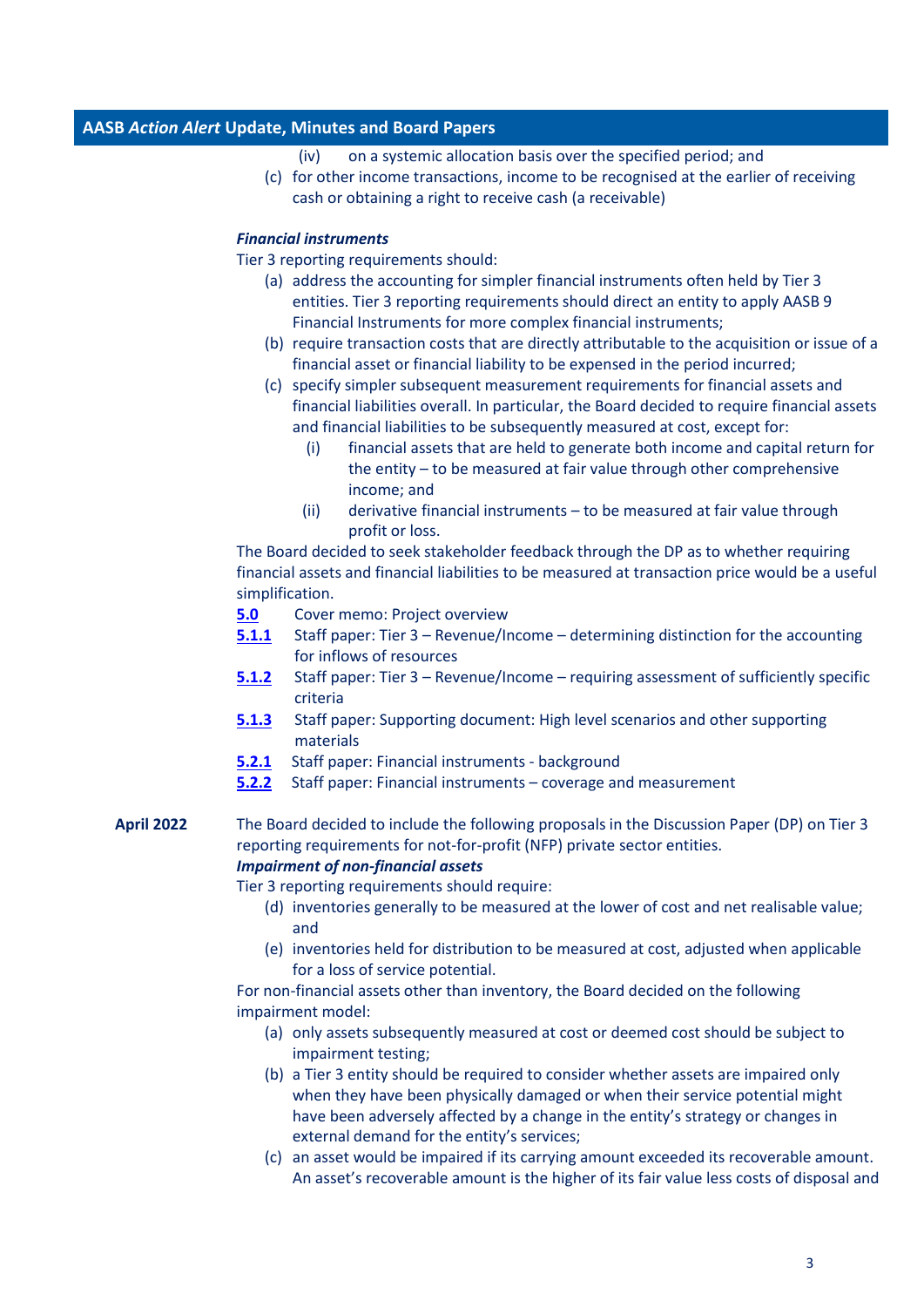its value in use. However, the proposed impairment model will include a rebuttable presumption that fair value less costs of disposal is expected to be the most appropriate measure of an asset's recoverable amount because non-financial assets are generally not held by NFP entities for the purpose of generating cash flows;

- (d) assets that do not generate cash flows that are largely independent of those from other assets can be grouped into cash-generating units; and
- (e) the impairment model will not include specific requirements relating to reversing previously recognised impairment losses.

#### *Initial measurement of assets acquired for significantly less than fair value*

Tier 3 reporting requirements for the initial measurement of assets acquired for significantly less than fair value should allow an entity an accounting policy choice, supplemented by appropriate disclosures, for the measurement of:

- (a) inventory at cost or current replacement cost; and
- (b) other non-financial assets at cost or at fair value in accordance with AASB 13 Fair Value Measurement.

### *Volunteer services*

A Tier 3 entity should be permitted, but not required, to recognise volunteer services received, or a class of volunteer services, if the fair value of those services can be measured reliably.

- **[4.1](https://www.aasb.gov.au/media/wmacglhu/04-1_sp_cm_m186_pp.pdf)** Cover memo: Project overview
- **[4.2.](https://www.aasb.gov.au/media/cy3mb1xz/04-2-0_sp_tier3_impairment_m186_pp.pdf)0** Staff paper: Tier 3 Impairment
- **[4.2.1](https://www.aasb.gov.au/media/esab1qce/04-2-1_sp_tier-3impairmentsupportingdoc_m186_sm_pp.pdf)** Staff paper: Tier 3 Supporting document: Detailed requirement of impairment in Australian Accounting Standards
- **[4.3](https://www.aasb.gov.au/media/wo0ladv5/04-3_sp_tier3revenuedonatednfa_m186_pp.pdf)** Staff paper: Tier 3 Initial measurement of donated/granted non-financial assets

## **February 2022** The Board decided to include the following proposals in the Discussion Paper (DP) on Tier 3 reporting requirements for not-for-profit (NFP) private sector entities. *Investment property and property, plant and equipment*

Tier 3 reporting requirements should require:

- (a) separate classification, recognition and measurement requirements for investment property and property, plant and equipment (PP&E);
- (b) subsequent measurement for:
	- (i) investment property using either the cost model or the fair value model; and
	- (ii) PP&E using either the cost model or revaluation model, with guidance to be developed for depreciation under revaluation model; and
- (c) all borrowing costs to be recognised as an expense when incurred, which would be a simplification of the requirements in AASB 123 Borrowing Costs.

The Board observed that this approach would require Tier 3 entity that elect to revaluation its investment property or PP&E to measure fair value in accordance with AASB 13 *Fair Value Measurement*. However, the Board decided to seek stakeholder feedback through the DP on simplifications that should be considered for the revaluation of investment property and PP&E*.*

### *Employee benefits*

The Board decided that all short-term and long-term employee benefits should be measured on an undiscounted basis. The Board decided that the measurement of employee benefits relating to long-service leave should still reflect the probability that payment will be required and to develop guidance in the form of a rebuttable presumption for the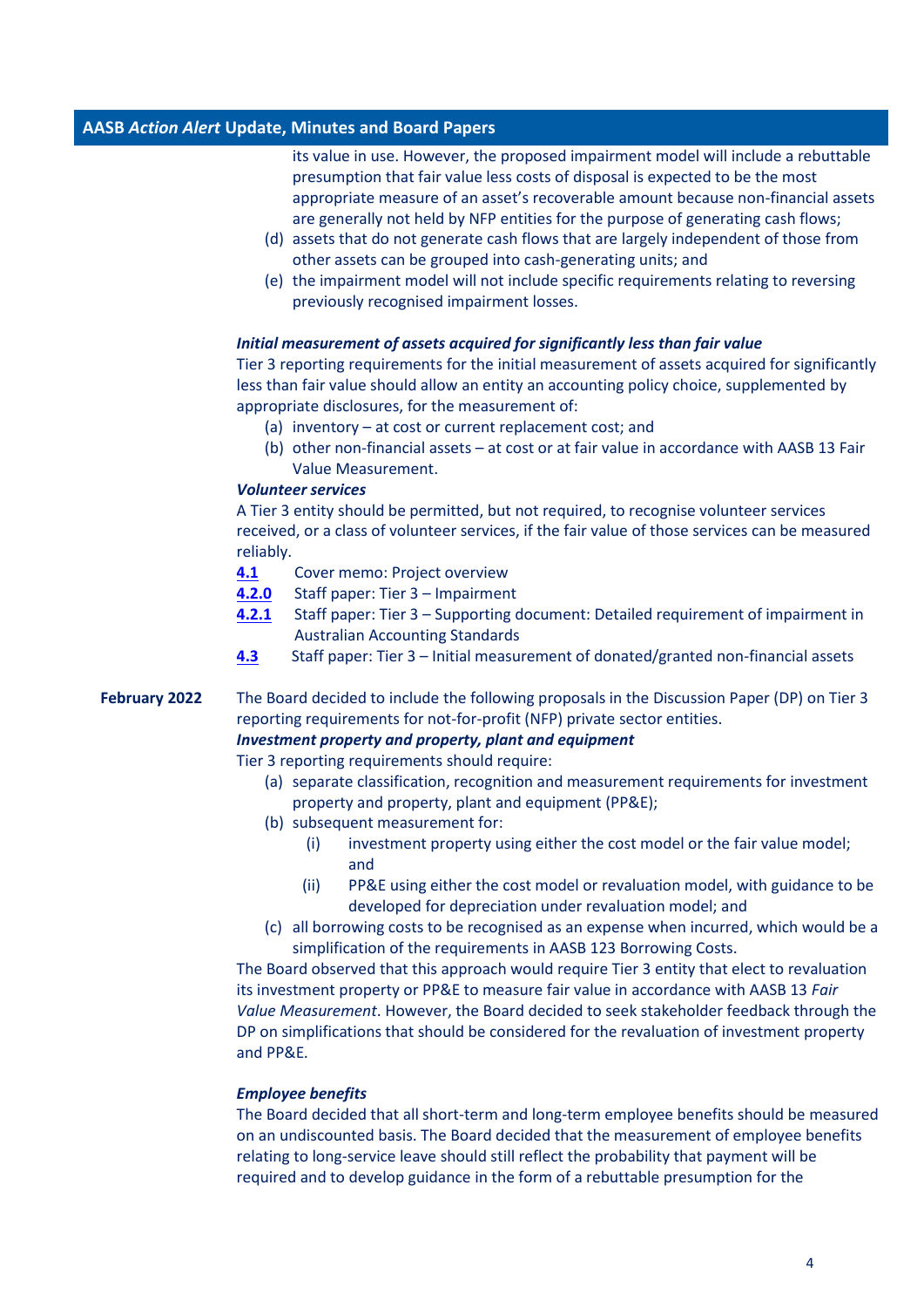application of that requirement. The Board directed staff to conduct further research on the possible content and form of such guidance.

#### *Income/revenue – grants, donations and bequests*

The Board decided to consider potential options for income accounting simplification for Tier 3 entities for inclusion in the DP and provided initial feedback to staff on the options for the accounting for grants, donations and bequests that should be considered further in developing proposals for the DP.

- [11.1](https://aasb.gov.au/media/tuwll4gj/11-1_sp_cm_m185_pp.pdf) Cover memo: Project overview
- **[11.2](https://aasb.gov.au/media/haih540j/11-2_sp_tier3investpropertyppe_m185_pp.pdf)** Staff paper: Tier 3 Investment property and Property, plant and equipment
- **[11.3](https://aasb.gov.au/media/gsxjvuqp/11-3_sp_tier3employeebenefits_m185_pp.pdf)** Staff paper: Tier 3 Employee benefits
- **[11.4](https://aasb.gov.au/media/ol4ondoy/11-4-0_sp_tier3revenuegrants_m185_pp.pdf)** Staff paper: Tier 3 Revenue/Income (preliminary discussion)
- **[11.4.1](https://aasb.gov.au/media/lean4o4b/11-4-1_sp_tier-3revenuesupportingdoc_m185_sm.pdf)** Supporting documents: Detailed requirements of income pronouncements from other standard setters

**November 2021** The Board decided to include the following proposals in the Discussion Paper (DP) on Tier 3 reporting requirements for not-for-profit (NFP) private sector entities. *Primary financial statements*

Tier 3 reporting requirements should require an entity to present:

- (a) a statement of financial position;
- (b) a statement of profit or loss and other comprehensive income; and
- (c) a statement of cash flows that:
	- (i) covers both cash and cash equivalents;
	- (ii) reports cash flows from operating activities using only the direct method; and
	- (iii) does not require cash flows from investing activities to be presented to cash flows from financing activities.

The Board decided to seek stakeholder feedback through the DP as to whether other possible simplifications to the statement of cash flows should be considered, such as whether all cash flows should be presented net of Goods and Services Tax (GST). The Board decided not to form a view for the DP as to whether a statement of changes in equity should be required as part of Tier 3 reporting requirements. The Board observed that while not requiring a statement of changes in equity may be a proportionate response in recognition of the lower-level differential reporting tier, the statement can be useful to some stakeholders in assessing the integrity of the financial statements. Therefore, the DP will seek view on whether the statement of changes in equity should be required. Recognising the broad characteristics of the entities in the scope of Tier 3, the Board decided to propose in the DP to replicate the Tier 2 requirements for the information presented on the face of the primary financial statements supplemented by guidance or education material.

#### *Leases*

The Board decided to propose, for the purpose of the DP, that Tier 3 reporting requirements for leases (other than concessionary leases) should require a lessee (lessor) to:

- (a) recognise lease payments as an expense (income), supplemented by disclosure of information about the entity's lease commitments; and
- (b) measure the lease expense (income) on a straight-line basis over the lease term, unless another systemic basis is more representative of the time pattern of the user's benefit.
- **[7.1](https://aasb.gov.au/media/x4eiyb3a/7-1_sp_covermemo_m184_pp.pdf)** Cover memo: Project update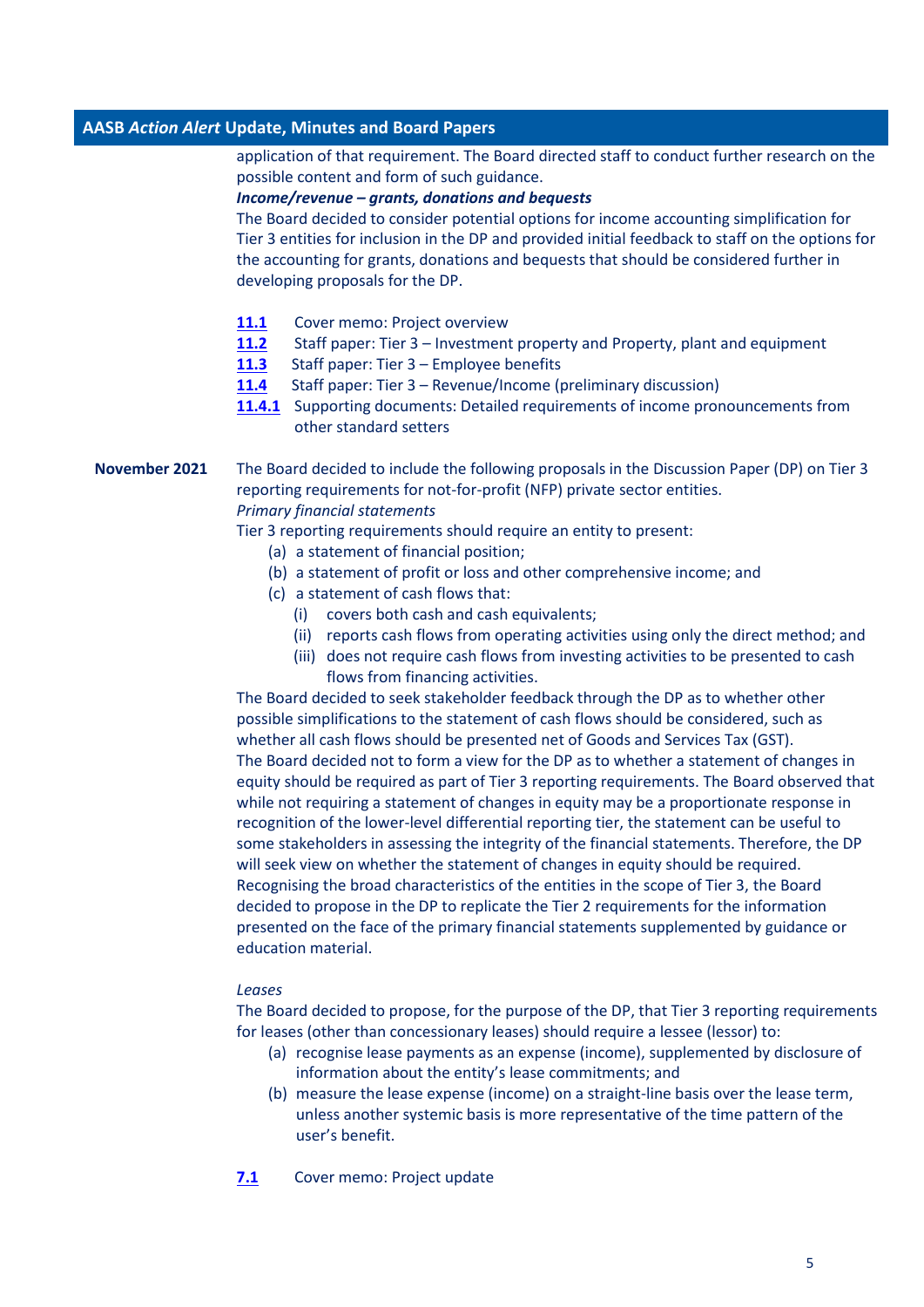- **[7.2](https://aasb.gov.au/media/f3npo4c0/7-2_sp_tier3_financial_statements_m184_pp.pdf)** Staff paper: Tier 3 primary financial statements
- **[7.3](https://aasb.gov.au/media/vzwftqgu/7-3_sp_tier3_leases_m184_pp.pdf)** Staff paper: Tier 3 leases

**September 2021** The Board considered proposals to include in a Discussion Paper (DP) on the Financial Reporting Framework in respect of entities determining their accounting policies under Tier 3 reporting requirements.

> The Board decided to propose that entities in scope of Tier 3 should apply the requirements of a higher tier of Australian Accounting Standards in full for transactions not covered by the Tier 3 reporting requirements. Where transactions are also not covered in Tier 1 or Tier 2 requirements, judgement would be required to determine an accounting policy. Entity management would need to consider the applicability of the following sources, in descending order:

- (a) The principles and requirements in Tier 3 reporting requirements dealing with similar and related transactions or event; and
- (b) the definitions, recognition criteria and measurement concepts for assets, liabilities, income and expenses in the Conceptual Framework, to the extent they do not conflict with the Tier 3 reporting requirements.

The Board decided to include in the DP for stakeholder feedback the following options on applying higher-tier requirements for topics or transactions that are covered by Tier 3 requirements:

- (a) allow application of an accounting policy set out in a higher tier for any topic; or
- (b) allow application of a higher-tier accounting policy only for specific topics permitted by the Board, or
- (c) prohibit application of an accounting policy set out in a higher tier.
- **[12.1](https://aasb.gov.au/media/lyyb3pqy/12-1_sp_omittedtopicsclassoftransactionsapproach_m183_pp.pdf)** Staff paper: Application of accounting policies for omitted topics and application of higher tier requirements
- **August 2021** The Board decided to specify that the primary objective in developing Tier 3 reporting requirements is to develop simplified financial reporting requirements that meet the needs of users of financial statements of smaller not-for-profit (NFP) entities. To recognise that comparability considerations do not conflict with this primary objective, the Board agreed to amend one of the principles against which it will form its views on Tier 3 reporting requirements – to be included in a Discussion Paper (DP) – to read as follows:
	- where possible, leverage the information management uses to make decisions about the entity's operations. The ability to leverage the information management uses is made within the context of the NFP conceptual framework, user needs and cost/benefit considerations, and the aim for comparability within Tier 3 reporting requirements.

The Board decided to propose, for the purpose of the DP:

- permitting Tier 3 entities to change accounting policies voluntarily if the change results in financial statements providing more reliable and relevant information about the effects of transactions, other events or conditions on the entity's financial position, financial performance or cash flows; and
- requiring a limited retrospective approach for accounting for changes in accounting policies (both voluntary changes, and required changes where no specific transition requirements apply) and for corrections of errors. The limited retrospective approach recognises the cumulative effects on prior periods in the current period's opening retained earnings, without restating the comparative period(s).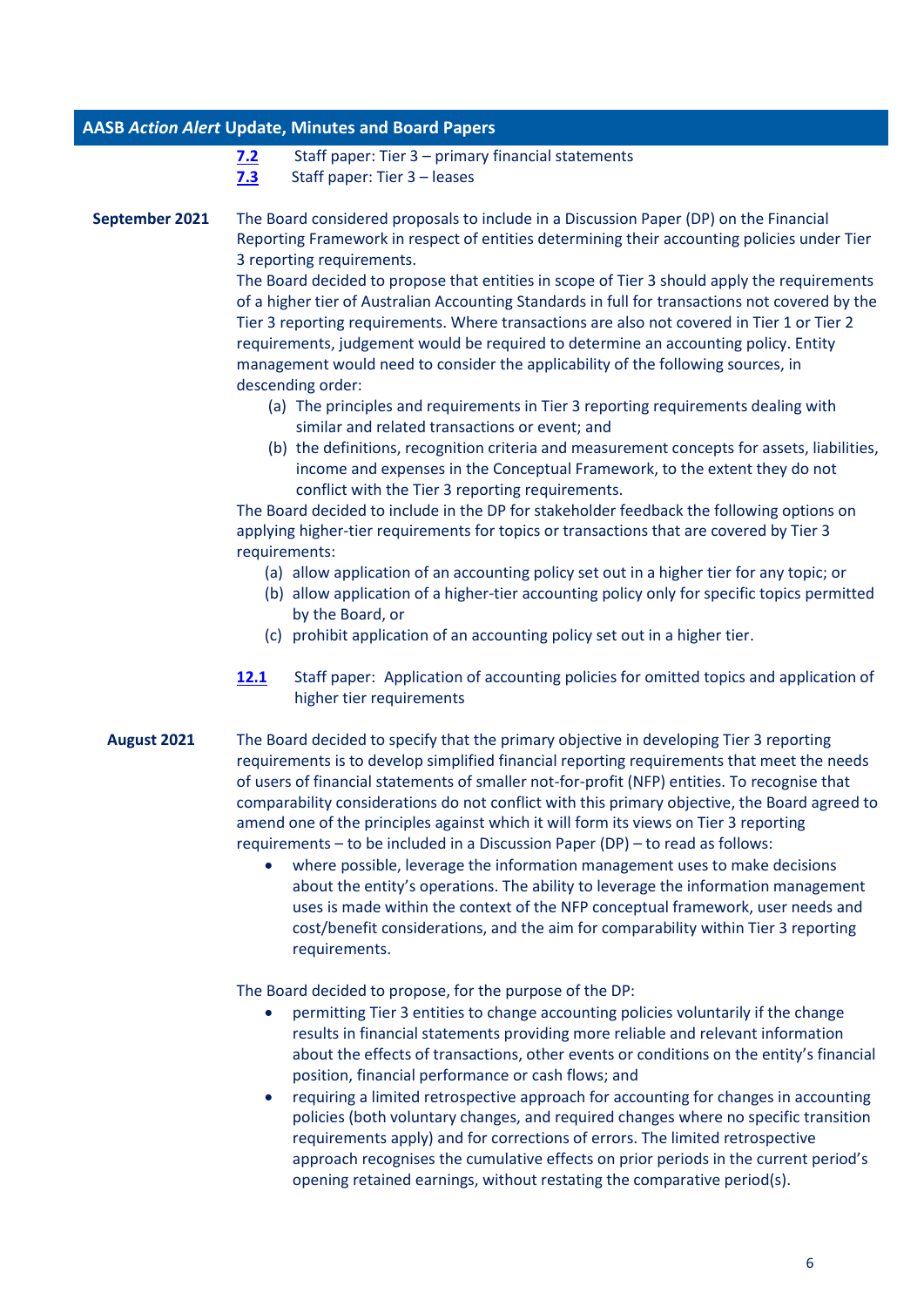The Board supported the revised project timeline, with publication of the DP expected in the second half of 2022

- **[4.1](https://aasb.gov.au/media/hd0kig2j/4-1_sp_covermemo_m182_pp.pdf)** Cover memo: Primary objective and staff analysis and recommendations on topics to be included in Tier 3 discussion paper
- **[4.2](https://aasb.gov.au/media/3gtluize/4-2_sp_objectiveoftier3framework_m182_pp.pdf)** Staff paper: Primary objective of setting Tier 3
- **[4.3](https://aasb.gov.au/media/qvspnte4/4-3_sp_tier3changeinaccountingpolicies_m182_pp.pdf)** Staff paper: Change in accounting policies and correction of errors
- **June 2021** The Board discussed whether the primary objective of Tier 3 reporting requirements should be to simplify accounting requirements or to facilitate comparability between Tier 3 NFP private sector entities, and the interaction of such primary objective with the Board's principles for developing the proposed Tier 3 requirements. The Board did not form a view and directed staff to perform further work in this regard.

The Board decided to propose developing Tier 3 reporting requirements as a single standalone pronouncement that will:

- (a) be drafted in simple language using terminology tailored to NFP private sector entities of the size contemplated by the Board for Tier 3 entities (revenue between \$500,000 and \$3 million);
- (b) have minimal cross-referencing to requirements of other Australian Accounting Standards;
- (c) include a simple Basis for Conclusions; and
- (d) include application guidance, implementation guidance and template financial statements.

The Board also decided to address maintenance of the proposed pronouncement after forming its preliminary views on Tier 3 reporting requirements.

The Board observed that an entity of the Tier 3 size contemplated by the Board should be able to prepare Tier 1 or Tier 2 general purpose financial statements, if it elects to do so. The Board also decided to consider at a future meeting whether to permit an entity to apply the reporting requirements of a higher tier in other cases, such as for a class of transactions or where a topic or guidance is not included in the Tier 3 reporting requirements.

The Board decided not to make any amendments to the 'control' principle set out in AASB 10 Consolidated Financial Statements for Tier 3 reporting requirements. The Board noted that a forthcoming post-implementation review of Appendix E of AASB 10 is expected to address the application of this principle for NFP entities. Consequently, the Board decided not to develop any specific guidance or criteria on identifying controlled entities as part of the Tier 3 reporting requirements.

However, on consideration of the potentially significant effort that might be incurred by Tier 3 entities in identifying controlled entities, the Board decided to allow a NFP private sector entity presenting Tier 3 general purpose financial statements the choice of presenting either:

- (a) consolidated financial statements that consolidate all of its controlled entities, as specified by AASB 10; or
- (b) separate financial statements as its only financial statements.

In addition, where an entity presents separate financial statements as its only financial statements, the Board formed a tentative view that disclosure of the entity's 'significant relationships' should be required, to provide users of the financial statements with information on the other entities that could significantly affect the entity's future financial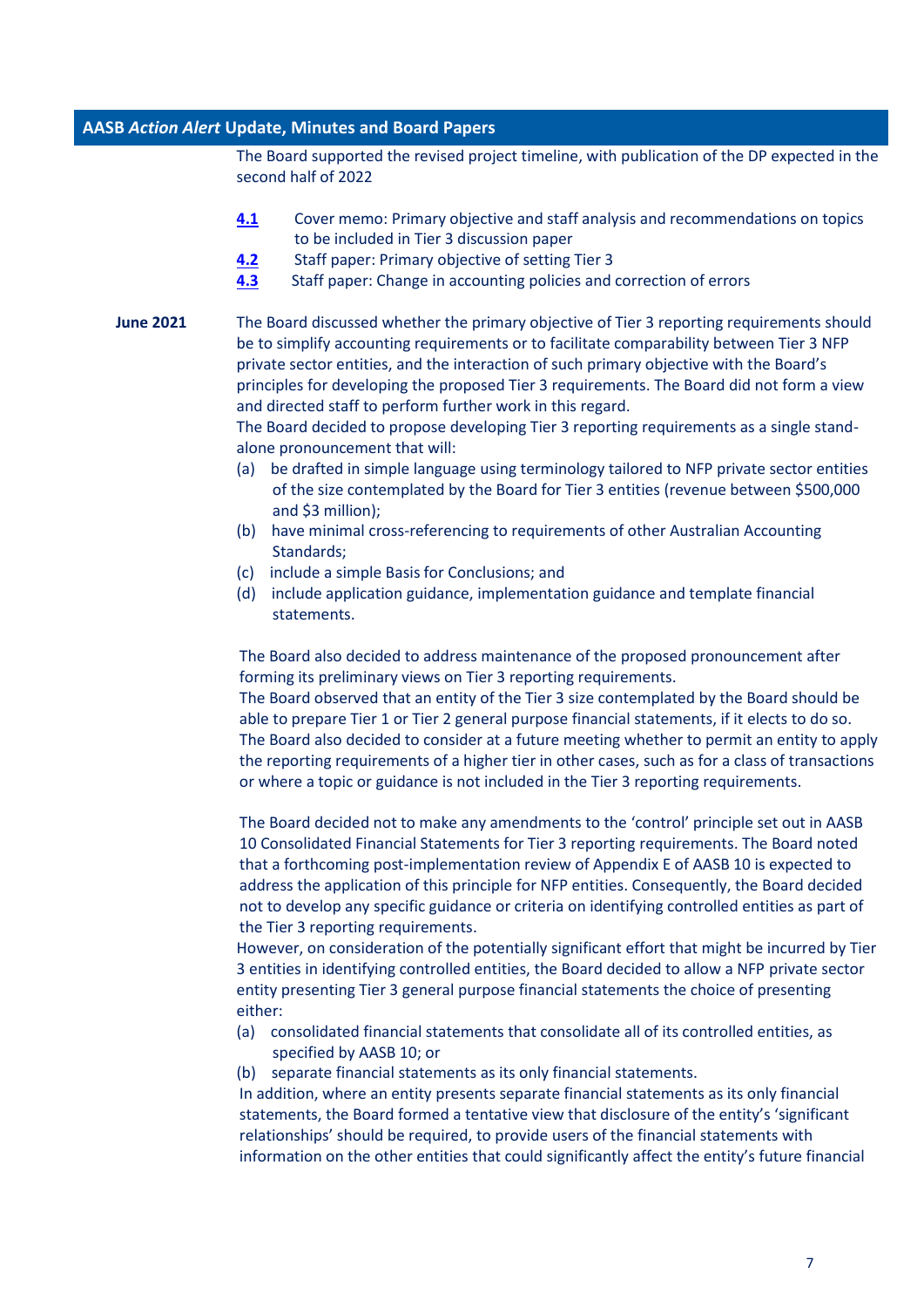position or performance. The Board intends to further discuss a definition of 'significant relationships'.

The Board will consider the accounting for investments in associates and joint ventures in consolidated financial statements and the accounting for investments in subsidiaries, associates and joint ventures in separate financial statements at a future meeting. The Board confirmed its previous decisions not to specify any reporting thresholds as part of this project (and to clarify the implications of this decision for entities in the discussion paper as far as possible) and that Tier 1 and Tier 2 reporting requirements of the NFP private sector differential reporting framework should comprise the respective Tier 1 and Tier 2 reporting requirements currently set out in Australian Accounting Standards

- **[3.1](https://aasb.gov.au/media/c3an1rvo/3-1_sp_covermemo_m181_pp.pdf)** Cover memo: Staff analysis and recommendation on certain topics to be included in Tier 3 discussion paper
- **[3.2](https://aasb.gov.au/media/cl3ln254/3-2_sp_tier3settingoftier3standards_m181_pp.pdf)** Staff paper: Setting of Tier 3 reporting requirements in the context of Australian Accounting Standards
- **[3.3](https://aasb.gov.au/admin/file/content102/c3/3.3_SP_Tier3Princhttps:/aasb.gov.au/media/zgseovgz/3-3_sp_tier3reportingcontrolledandrelatedentities_m181_pp.pdfiplesForDecisionMaking_M180_PP.pdf)** Tier 3 reporting control and related entities

# **April 2021** The Board decided that a discussion paper on a possible differential financial reporting framework for not-for-profit (NFP private sector entities will propose:

- The withdrawal of SAC 1 *Definition of the Reporting Entity for NFP* private sector entities, and the amendment of AASB 1054 *Application of Tiers of Australian Accounting Standards,* to remove the option for such entities to prepare special purpose financial statements; and
- That subject to due processes, these steps should take effect concurrently with:
	- i. Stage 1 of the Board's updated Revised Conceptual Framework for NFP Framework for NPF entities – to avoid simultaneous application of two different concepts of a 'reporting entity' by the same entities; and
	- ii. The Board's differential reporting requirements for NPF private sector entities to make Tier 3 reporting requirements available immediately, where applicable, for those entities preparing general purpose financial statements for the first time.
- In the discussion paper, the Board will also consult on the cross-cutting issues that could result in NFP modifications of its Revised Conceptual Framework, such as:
	- a) which parties should be identified as the primary users of general purpose financial reports of NPF private sector entities; and
	- b) whether the objective of general purpose financial reporting by NFP sector entities should give greater emphasis to stewardship (or accountability).

The Board decided to develop its proposals on Tier 3 accounting requirements having regard to 'user needs' and 'cost/benefit' as overarching principles, and having regard to balances and transactions commonly undertaken by NFP private sector entities with revenues between \$500,000 and \$3 million. This size indication provides the Board with an indicative boundary for identifying common transactions and forming views on requirements applying to Tier 3 financial statements, but is not intended to identify or limit the entities that might prepare Tier 3 general purpose financial statements in the future.

The Board decided on the following principles, against which it will form its views on Tier 3 accounting requirements, for inclusion in a discussion paper:

a) the development of Tier 3 reporting requirements is subject to the AASB *Not for-Profit Entity Standard-Setting Framework*;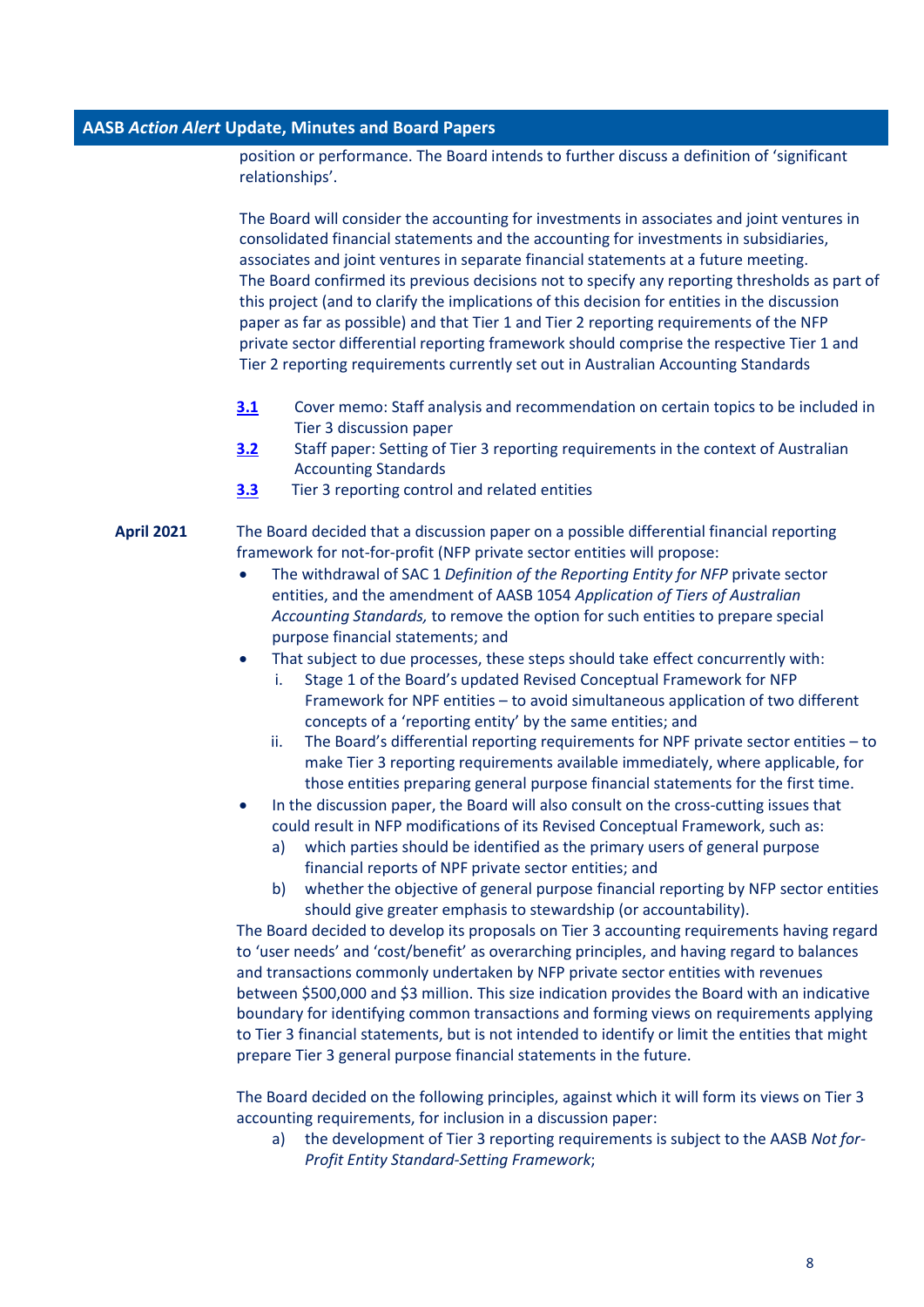- b) Tier 3 financial statements are general purpose financial statements. As such, Tier 3 financial statements provide useful information to users of the financial statements;
- c) consistency with the accounting principles specified by Tier 2: Australian Accounting Standards – Simplified Disclosures is desirable, but might not always be warranted, since Tier 3 requirements are being developed as a proportionate response to the costs incurred by certain entities whilst meeting the needs of users of the financial statements for the cohort of entities. For example, opportunities for deviation from Tier 2 accounting principles that could give a similar outcome to users while reflecting an appropriate cost/benefit balance could include disclosure requirements instead of a Tier 2 measurement requirement or an approach of specifying minimum 'prescriptive' disclosures;
- d) where possible within the context of its conceptual framework and user needs and cost/benefit considerations, in developing accounting requirements the aim is to maximise leveraging information that management uses to make decisions about the entity's operations; and
- e) accounting requirements do not impose disproportionate costs to preparers, when compared to benefits of the information.

In forming its views on Tier 3 reporting requirements, the Board decided it would consider, and be informed by, reporting requirements of other jurisdictions applying to similar-sized NPF private sector entities, including New Zealand.

The Board intends to evaluate its future decisions on Tier 3 reporting requirements against its conceptual framework and the similarity of the proposals to existing AASB reporting requirements and New Zealand's Tier 3 reporting requirements.

- **[3.1](https://aasb.gov.au/admin/file/content102/c3/3.1_SP_NFPFRF_M180_PP.pdf)** SAC 1 for NFP entities and principles for Tier 3 reporting requirements
- **[3.2](https://aasb.gov.au/admin/file/content102/c3/3.2_SP_SAC1_M180_PP.pdf)** Scope of the NFP FRF discussion paper
- **[3.3](https://aasb.gov.au/admin/file/content102/c3/3.3_SP_Tier3PrinciplesForDecisionMaking_M180_PP.pdf)** Principles for Tier 3 reporting requirements
- **February 2021** The Board made the following tentative decisions for future consultation on a possible differential financial reporting framework for not-for-profit (NFP) private sector entities:
	- the existing two tiers of reporting requirements (Tier 1 and Tier 2) would continue to be available for NFP private sector entities preparing general purpose financial statements;
	- develop a further reporting tier ('Tier 3') in response to stakeholder concerns that Tier 2 reporting requirements are not proportionate for certain NFP private sector entities, including those which might no longer be able to prepare special purpose financial statements should the Board decide to remove the 'reporting entity' definition currently applicable to NFP entities; and
	- not to specify application thresholds for the tiers, but directed staff to engage with regulators on how their requirements for entities to prepare financial statements in accordance with Australian Accounting Standards or otherwise would interact with future financial reporting requirements to ensure clarity in the future consultation document.

The Board also tentatively decided not to include any service performance reporting proposals in this consultation document, subject to clear communication of how it would address this topic and feedback from relevant regulators on the interaction of this decision with their priorities. The Board reiterated that it considers reporting of service performance information useful to users of the financial statements of NFP private sector entities but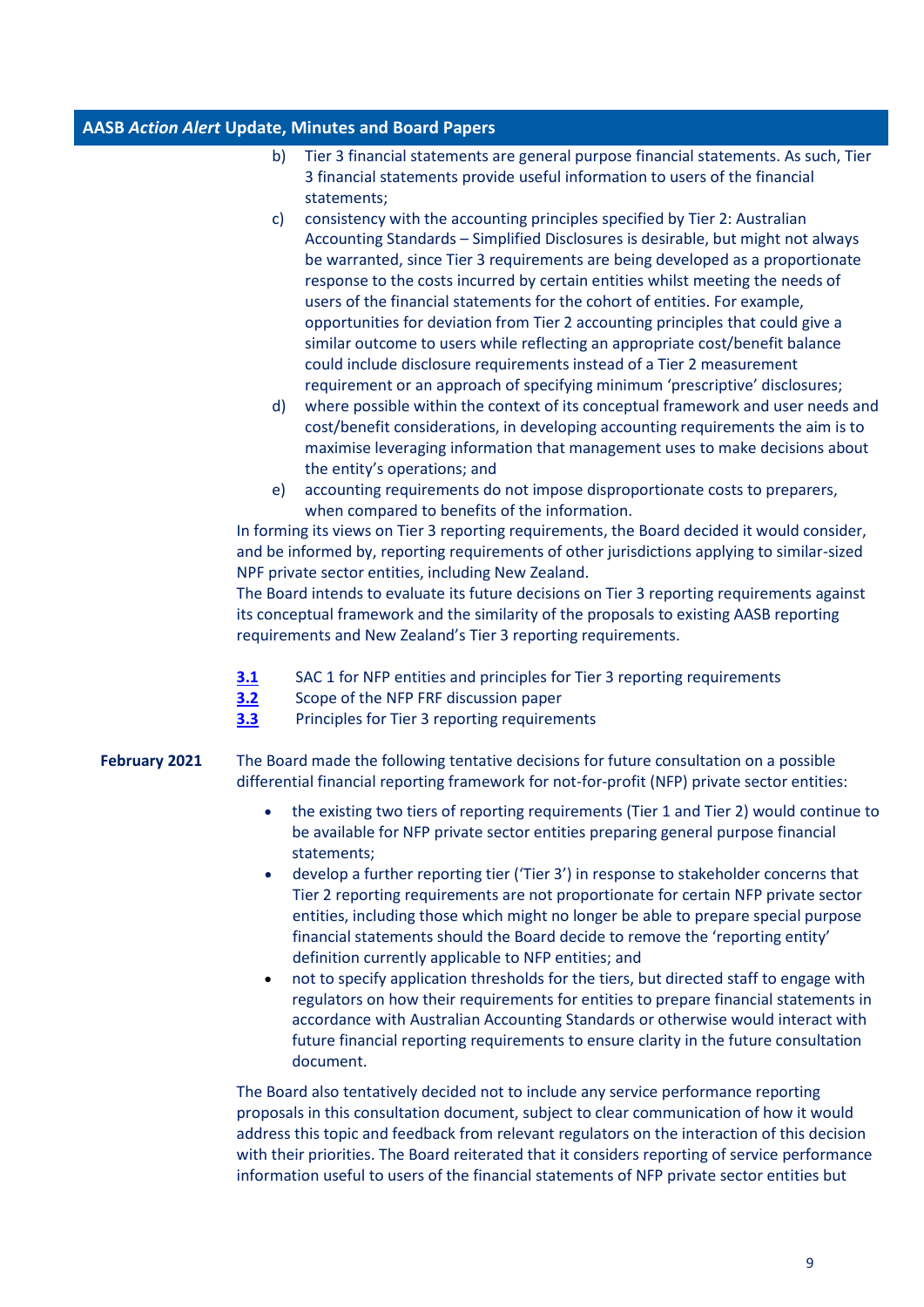acknowledged that complexities in developing proposals in this regard might disproportionately delay progress on the differential reporting framework.

The Board will consider proposals for Tier 3 reporting requirements for the consultation document at future meetings.

- **[5.1](https://www.aasb.gov.au/admin/file/content102/c3/5.1_SP_CM_NFPFRF_M179_PP.pdf)** Cover memo-Scope of the public consultation document
- **[5.2](https://www.aasb.gov.au/admin/file/content102/c3/5.2_SP_PossibleDifferentialRptTiersforNFP_PSE_M179_PP.pdf)** Possible differential reporting Tiers for not-for-profit private sector entities
- **[5.3](https://www.aasb.gov.au/admin/file/content102/c3/5.3_SP_ApplicabilityDifferentTierstoNFPentitiesNFPFRF_M179_PP.pdf)** Applicability of the different tiers to not-for-profit private sector entities
- **[5.4](https://www.aasb.gov.au/admin/file/content102/c3/5.4_SP_SPRNFPFRF_M179_PP.pdf)** Scope of NFP FRF project Service Performance Reporting
- **November 2020** The Board noted further feedback from the initial targeted consultations and decided to develop a Consultation Paper. The Board emphasised the importance and urgency of the financial reporting issues and will review the project timeline after considering the scope of a working draft of the Consultation Paper at the February 2021 Board meeting, including whether service performance information reporting should be included in the Consultation Paper.
	- **[3.1](https://www.aasb.gov.au/admin/file/content102/c3/3.1_SP_NFPFRF_M178_PP.pdf)** Summary of initial targeted consultation and next steps
- **September 2020** The Board noted the feedback from the initial targeted consultations with stakeholders, including issues raised on the scope and nature of the initial design of the framework based on the New Zealand Tier 3 and Tier 4 Standards for not-for-profit private sector entities: Public Benefit Entity Simple Format Reporting – Accrual (Not-For-Profit) and Public Benefit Entity Simple Format Reporting – Cash (Not-For-Profit). The Board asked staff to continue with the targeted consultations with stakeholders to further inform the Board's deliberations on the next steps at a future meeting.
	- **[5.1](https://www.aasb.gov.au/admin/file/content102/c3/5.1_SP_NFPFRF_M177_PP.pdf)** Summary of initial targeted consultation and key matters identified
- **November 2019 Project plan**

The Board approved an updated project plan.

**[5.1](https://www.aasb.gov.au/admin/file/content102/c3/5.1_PP_NFP-private_M173.pdf)** Project Plan – NFP Private Sector Financial Reporting Framework

#### **Disclosure of Compliance with R&M in SPFS of Not-for-Profit Private Sector Entities**

The Board finalised requirements for not-for-profit private sector entities preparing and lodging special purpose financial statements (SPFS) with ASIC and ACNC – and other entities complying with AASB 1054 – to disclose information regarding compliance with the recognition and measurement (R&M) requirements in Australian Accounting Standards by making AASB 2019-4 *[Amendments to Australian Accounting Standards](https://www.aasb.gov.au/admin/file/content105/c9/AASB2019-4_11-19.pdf) – Disclosure in Special [Purpose Financial Statements of Not-for-Profit Private Sector Entities on Compliance with](https://www.aasb.gov.au/admin/file/content105/c9/AASB2019-4_11-19.pdf)  [Recognition and Measurement Requirements](https://www.aasb.gov.au/admin/file/content105/c9/AASB2019-4_11-19.pdf)*.

AASB 2019-4 applies to annual reporting periods ending on or after **30 June 2020**.

#### **September 2019 Disclosure of Compliance with R&M in SPFS - AASB 1054 (ED 293)**

The Board decided: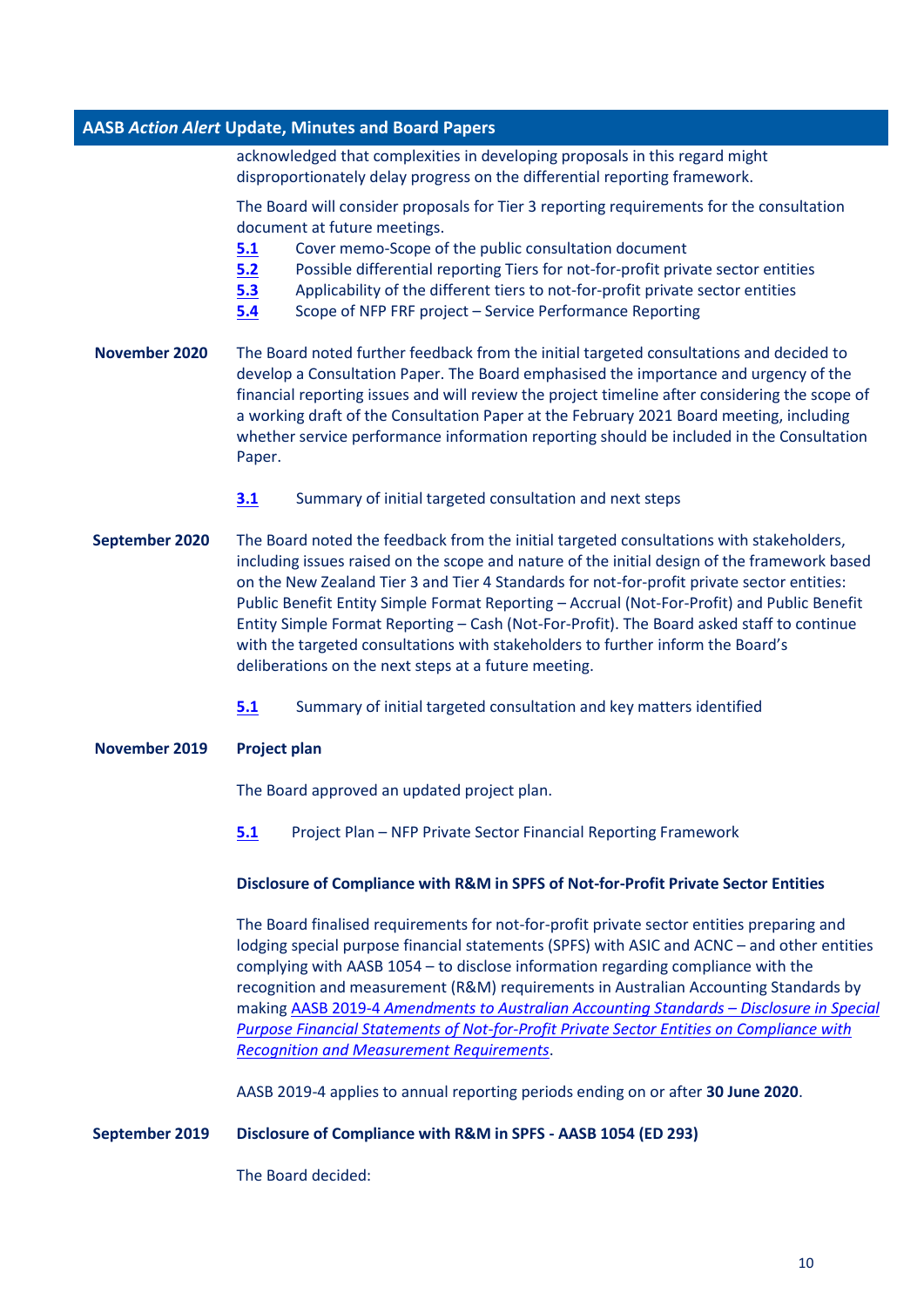NFP private sector.

|                      | (a) NFP entities required by legislation or otherwise to comply with AASB 1054 Australian<br>Additional Disclosures, such as medium and large charities with revenue greater than<br>\$250,000, registered with the Australian Charities and Not-for-profits Commission<br>(ACNC) and companies limited by guarantee lodging financial reports with ASIC will be<br>required to make the disclosures about compliance with recognition and measurement<br>(R&M) requirements of Australian Accounting Standards (AAS) in their special purpose<br>financial statements (SPFS) for annual reporting periods ending on or after 30 June<br>2020. |
|----------------------|------------------------------------------------------------------------------------------------------------------------------------------------------------------------------------------------------------------------------------------------------------------------------------------------------------------------------------------------------------------------------------------------------------------------------------------------------------------------------------------------------------------------------------------------------------------------------------------------------------------------------------------------|
|                      | The Board noted the ACNC expressed support for increased transparency of the financial<br>reporting in the sector. Also, the work is on-going to consider further changes to the<br>financial reporting framework for NFP entities.<br>(b) for each material disclosed accounting policy disclose whether it does not comply with<br>AAS R&M requirements or the compliance has not been assessed.                                                                                                                                                                                                                                             |
|                      | (c) on the basis of the assessment in (b), disclosure is made as to whether overall the AAS<br>R&M requirements are complied with (no instances of non-compliance or non-<br>assessment), not complied with (1 or more instances of non-compliance) or not<br>assessed (1 or more instances of non-assessment). Where there is known non-<br>compliance an indication of the non-compliance should be disclosed.                                                                                                                                                                                                                               |
|                      | (d) disclosure of compliance with the R&M requirements in AAS excludes consolidation and<br>the equity method of accounting as these are the subject of separate disclosures;                                                                                                                                                                                                                                                                                                                                                                                                                                                                  |
|                      | (e) relief from determining whether or not its interests in other entities give rise to interests<br>in subsidiaries, associates or joint ventures is only available where there is no legislative<br>requirement to make this determination; and                                                                                                                                                                                                                                                                                                                                                                                              |
|                      | the proposed implementation guidance and illustrative examples in ED 293 will be<br>(f)<br>updated to reflect the above decisions.                                                                                                                                                                                                                                                                                                                                                                                                                                                                                                             |
|                      | The Board noted its amended proposals do not require more information than the NFP<br>entities already provide, as they may indicate they have not made an assessment of<br>compliance with AAS R&M. The Board acknowledged that there is less clarity in SPFS R&M<br>requirements for charities and the new disclosures provide appropriate information for<br>users without undue cost to preparers. Although the scope of the proposals has been<br>limited to NFP entities, the Board decided that a fatal-flaw review version for public<br>comment was not required as the proposals are less onerous.                                   |
|                      | Staff Paper: AASB 1054 - Disclosure of Compliance with R&M in SPFS - Revised<br><b>18.1</b>                                                                                                                                                                                                                                                                                                                                                                                                                                                                                                                                                    |
| <b>February 2019</b> | The Board noted that State and Territory consumer protection agencies are supportive of<br>working with the Board and other not-for-profit (NFP) regulators on the issue of simplifying<br>financial reporting in the NFP private sector.                                                                                                                                                                                                                                                                                                                                                                                                      |
| November 2018        | The Board welcomed ACNC Commissioner Dr Gary Johns to the meeting. The Board and Dr<br>Johns agreed on the importance of consistent and appropriate external reporting for NFP<br>private sector entities (including non-ACNC regulated entities). The Board will begin<br>consulting with a wide range of stakeholders on the reporting framework options for the                                                                                                                                                                                                                                                                             |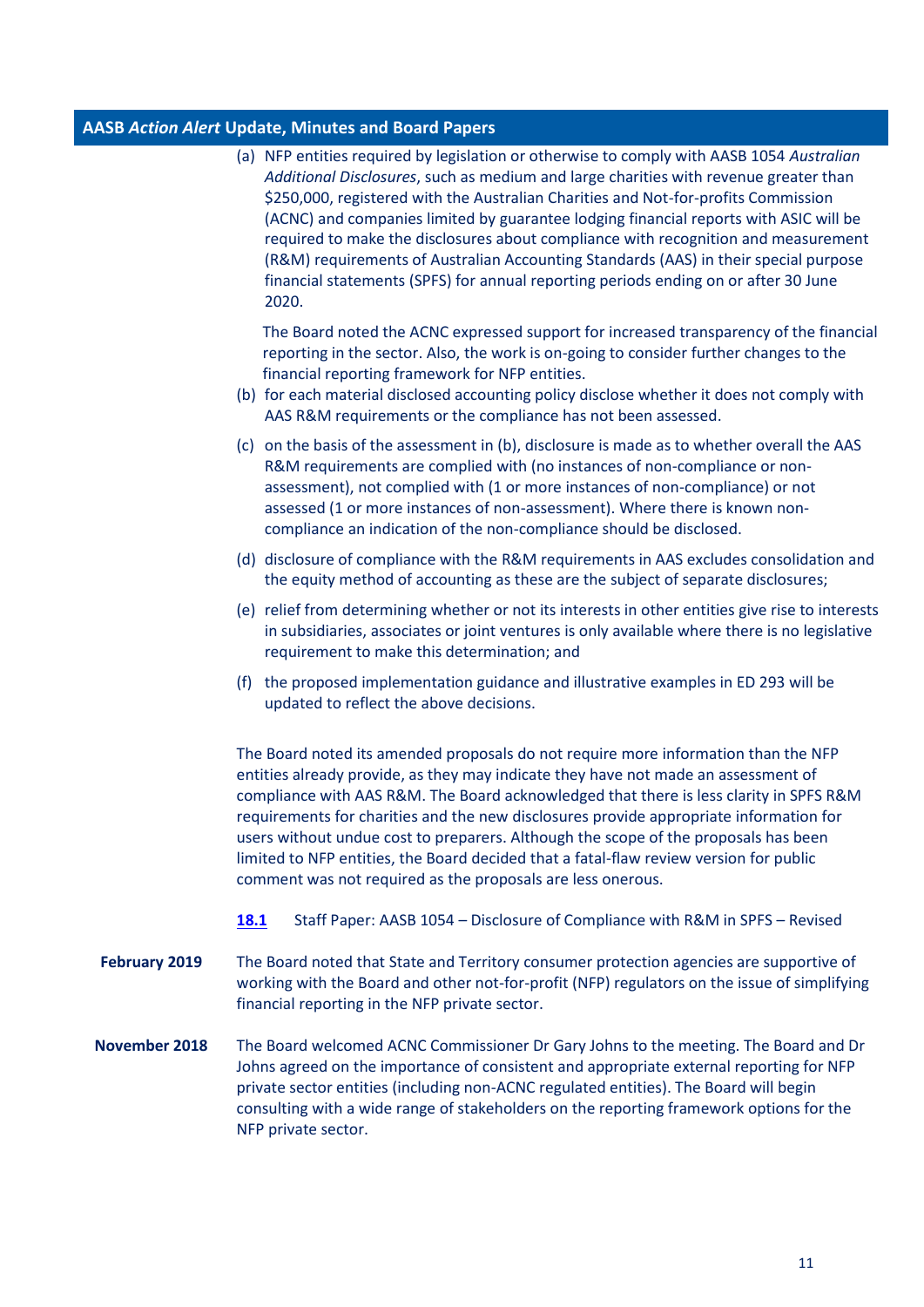| August 2018   | The impact of the AASB's revised Conceptual Framework proposals on not-for-profit<br>private sector entities                                                                                                                                                                                                                                                                                                                                                                                                                                                                                                                                                                                                                                                                                                                                                    |  |
|---------------|-----------------------------------------------------------------------------------------------------------------------------------------------------------------------------------------------------------------------------------------------------------------------------------------------------------------------------------------------------------------------------------------------------------------------------------------------------------------------------------------------------------------------------------------------------------------------------------------------------------------------------------------------------------------------------------------------------------------------------------------------------------------------------------------------------------------------------------------------------------------|--|
|               | The Board decided to issue a frequently asked question (FAQ) to help charities, companies<br>limited by guarantee, incorporated associations, cooperatives and other not-for-profit<br>private sector (NFP) entities understand the impact of the proposals in AASB's Consultation<br>Paper ITC 39.<br>The FAQ will outline the Board's expectation that it will, in consultation with the Australian<br>Charities and Not-for-profits Commission's (ACNC) and state and territory regulators,<br>explore three tiers of reporting for NFP entities; each with consistent, comparable and<br>transparent reporting requirements - dependent on recommendations from the recent<br>ACNC legislative review. It will explain how special purpose financial statements (SPFS) are<br>expected to be replaced for NFP entities with reporting requirements that are |  |
|               | proportionate, fair and balance user needs with costs to preparers as outlined below:<br>(a) Bottom tier - most likely be cash accounting, with a statement of resources and<br>commitments (for ACNC NFP's voluntary basis only, supporting completion of the<br>Annual Information Statement);                                                                                                                                                                                                                                                                                                                                                                                                                                                                                                                                                                |  |
|               | (b) Middle tier either Tier 2 General Purpose Financial Statements (GPFS) [full recognition<br>and measurement with simplified disclosure] or a modified accrual framework<br>[simplified recognition, measurement and disclosure]; and                                                                                                                                                                                                                                                                                                                                                                                                                                                                                                                                                                                                                         |  |
|               | (c) Top tier -either Tier 1 [full recognition, measurement and disclosure] or Tier 2 GPFS<br>framework (depending on where the middle tier lands).                                                                                                                                                                                                                                                                                                                                                                                                                                                                                                                                                                                                                                                                                                              |  |
|               | The Board also decided to explore the possibility of putting NFP thresholds and<br>requirements into the existing AASB 1053 Application of Tiers of Australian Accounting<br>Standards. This would ensure that all NFPs required by legislation or otherwise to prepare<br>financial statements in accordance with Australian Accounting Standards would prepare<br>comparable, consistent and transparent financial statements using the Bottom, Middle or<br>Top tiering requirements.                                                                                                                                                                                                                                                                                                                                                                        |  |
|               | The FAQ will also explain that the Board will perform extensive consultation on a broader<br>range of proposals for NFPs compared to what was contained in ITC 39. In addition to<br>looking at the three tiers of reporting, the Board will be looking at service performance<br>reporting (also known as impact reporting), remuneration reporting, fundraising and related<br>party disclosures. Transitional relief for NFP entities would also be explored at that time.                                                                                                                                                                                                                                                                                                                                                                                   |  |
|               | The Board noted that NFP entities could still assist with the proposals in ITC 39 by providing<br>feedback on whether they prefer the existing Tier 2 GPFS framework - Reduced Disclosure<br>Requirements or the newly proposed Tier 2 GPFS framework - Specified Disclosure<br>Requirements for the Top or Middle tiers. This will help to inform the AASB which option<br>they should pursue in further consultation.                                                                                                                                                                                                                                                                                                                                                                                                                                         |  |
| December 2017 | The Board will provide the summary of the feedback from the outreach sessions held in<br>November regarding the financial reporting framework for charities to the ACNC legislative<br>review.                                                                                                                                                                                                                                                                                                                                                                                                                                                                                                                                                                                                                                                                  |  |
|               | 8.0<br>Cover Memo - Financial Reporting Framework                                                                                                                                                                                                                                                                                                                                                                                                                                                                                                                                                                                                                                                                                                                                                                                                               |  |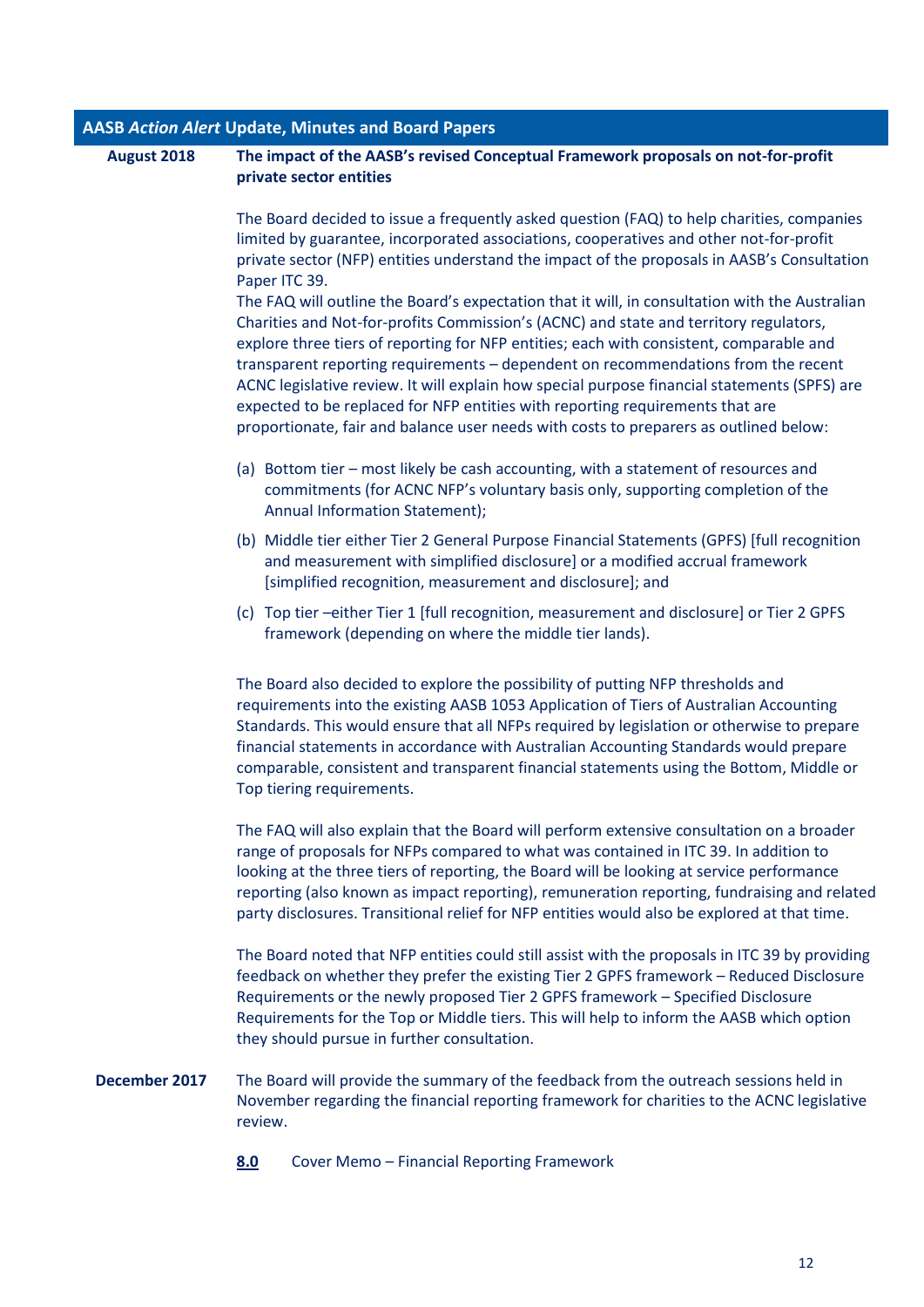**[8.1](http://www.aasb.gov.au/admin/file/content102/c3/8.1_Collation_NFP_Outreach_2017_M161.pdf)** Staff Collation of Feedback from Outreach Sessions – Improving the financial reporting framework for Australian charities

The Board approved the project plan for considering the financial reporting framework for public sector entities, with minor amendments. The Board also supported a field work proposal from an academic research group as the research may help inform decisions about the reporting framework.

- **[8.2](http://www.aasb.gov.au/admin/file/content102/c3/8.2_Project_Plan_PSReporting_M161.pdf)** Project plan for the Financial Reporting Framework for public sector entities
- **[8.3](http://www.aasb.gov.au/admin/file/content102/c3/8.3_Research_Project_Facilitation_M161.pdf)** Staff Paper Research Project Facilitation
- **October 2017** The Board noted the Consultation Paper is to assist charities to provide input to the legislative review of the ACNC, commencing 3 December 2017. Accordingly regulators including the ACNC and relevant State regulators will be engaged to participate in the consultation process. The Board is particularly interested in consulting with users of charity financial statements.
	- **[7.0](http://www.aasb.gov.au/admin/file/content102/c3/7.0_Reporting_Framework_Memo_M160.pdf)** Cover Memo Australian Financial Reporting Framework

**[7.1](http://www.aasb.gov.au/admin/file/content102/c3/7.1_AASB_Research_Report_No.X_Financial_Reporting_Requirements_for_Charities.pdf)** AASB Research Report No X Financial Reporting Requirements for Charities – an Intranational and International Comparison [WORKING DRAFT]

### **August 2017 Australian Financial Reporting Framework – Draft Research Report on Charities**

Staff provided a progress report on the AASB Research Report on financial reporting requirements for charities. The Board decided the research to date was sufficient as a basis for identifying (a) issues with the current reporting framework in Australia for charities and (b) the findings and implications from the research relevant to improving the reporting framework. Accordingly, the Board decided the Research Report (together with an executive summary) should be published as soon as possible. The Research Report will provide a context for the subsequent Consultation Paper on possible options for improving the financial reporting framework applicable to charities registered with the Australian Charities and Not-for-profits Commission (ACNC), an early draft of which was also discussed by the Board (see below).

#### **Australian Financial Reporting Framework – Draft Consultation Paper on Charities**

In relation to the Consultation Paper referred to above, the Board decided:

- (a) the Paper should clearly explain the basis for considering changing the current financial reporting framework for charities and the respective roles of the AASB and regulators in developing a revised framework;
- (b) to issue the Paper to enable adequate input into the legislative review of the ACNC, which is due to commence in December; and
- (c) key stakeholders should be engaged early in the process, with outreach planned jointly with the ACNC to discuss possible options for improving the framework.

The Board and the ACNC Commissioner, Susan Pascoe, agreed the ACNC should have significant input into the Paper.

**[4.0](http://www.aasb.gov.au/admin/file/content102/c3/4.0_Cover_Memo_Australian_Financial_Reporting_Framework_M159_.pdf)** Cover Memo Australian Financial Reporting Framework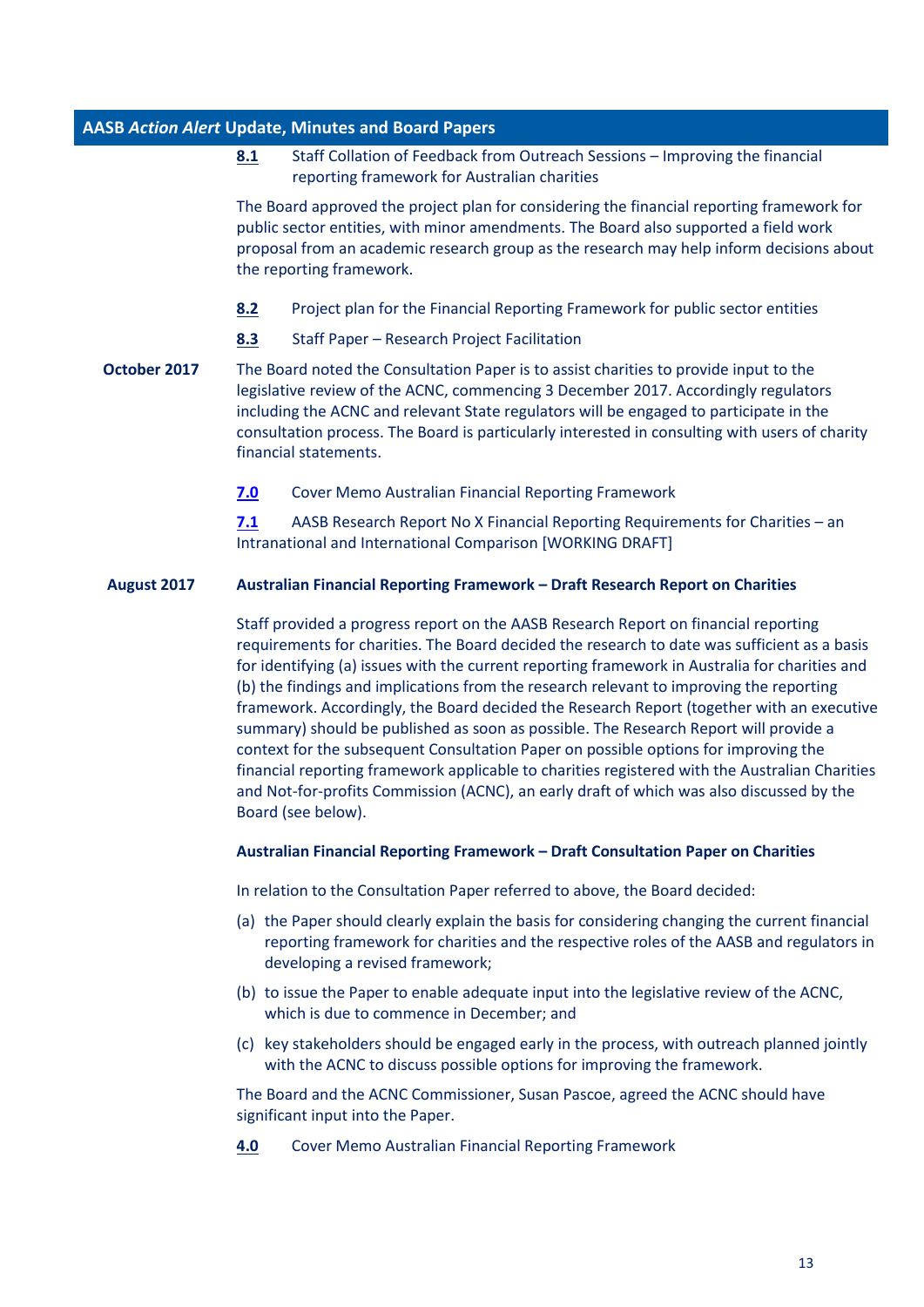**[4.1](http://www.aasb.gov.au/admin/file/content102/c3/4.1_WDAASBRRX_XX-17_Fin_Rep_Reqs_for_Charities_M159.pdf)** WORKING DRAFT AASB Research Report No. X Financial Reporting Requirements for Charities – an Intranational and International Comparison

- **June 2017** The Board noted progress on the staff's NFP benchmarking report "*Reporting Requirements for Not-for-Profit Entities – An International Comparison*" as well as a revised plan for the project. A consultative document will also be developed to facilitate discussions on reporting thresholds and requirements for not-for-profit entities.
	- **[6.0](http://www.aasb.gov.au/admin/file/content102/c3/6.0_Staff_Paper_NFP_private_sector_benchmarking_report_M158.pdf)** Staff Paper: Not-for-profit private sector benchmarking report
- **May 2017** The Board considered an updated project plan. In particular, staff will work in conjunction with other key regulatory bodies and stakeholders to determine user needs for information and to consider the costs and benefits of the financial reporting requirements for all Australian entities. Extensive research work, including comparing the existing reporting requirements with other jurisdictions, and consultation activities are underway to better understand and assess the criteria for determining (a) which entities are required to prepare general purpose financial reports and (b) the reporting requirements applicable to entities.
	- **[7.1](http://www.aasb.gov.au/admin/file/content102/c3/7.1_Reporting%20Framework_M157.pdf)** Staff Paper: Australian Financial Reporting Framework
- **June 2016** Staff outlined the continuing development of benchmarking reports regarding financial reporting requirements for for-profit and not-for-profit entities in the private and public sectors. These reports will provide a basis for further consultation with regulators and other stakeholders.
	- **[7.0](http://www.aasb.gov.au/admin/file/content102/c3/7.0_Memo_Reporting_Framework_M152.pdf)** Cover memo Australian Financial Reporting Framework
	- **[7.2](http://www.aasb.gov.au/admin/file/content102/c3/7.2_Staff_Paper_Reporting_Framework_Project_Plan_M152.pdf)** Updated project plan
- **April 2016** Staff outlined the continuing work to develop benchmarking reports regarding financial reporting requirements for for-profit and not-for-profit entities in the private and public sectors. These reports will support further consultation with regulators and other stakeholders. No decisions were made.
- **February 2016** The Board supported the general view expressed at roundtables held in January that there is scope for improving the application of financial reporting requirements for not-for-profit entities in the private and public sectors. The roundtables discussed many aspects, including reporting thresholds and the possibility of adding a third tier of reporting requirements. Summaries of the roundtable discussions will be published on the AASB website. The Board noted the importance of ongoing consultation with a broad range of stakeholders as the project progresses. No decisions were made.
	- **[9.0](http://www.aasb.gov.au/admin/file/content102/c3/9.0_Memo_Reporting_Framework_M150.pdf)** Memorandum Financial Reporting Framework
	- **[9.3](http://www.aasb.gov.au/admin/file/content102/c3/9.3_Extracts_Royal_Commission_Unions_Financial_Reporting_M150.pdf)** Extracts from the Final Report of the Royal Commission into Trade Union Governance and Corruption relating to financial reporting by trade unions
- **December 2015** The Board received an update on the project addressing the Australian financial reporting framework in terms of which entities should prepare and lodge general purpose financial statements and the content of such financial statements. No decisions were made.
	- **[7.1](http://www.aasb.gov.au/admin/file/content102/c3/M149_7.1_Staff_Paper_Reporting_Framework_Project.pdf)** Staff Paper Financial Reporting Framework